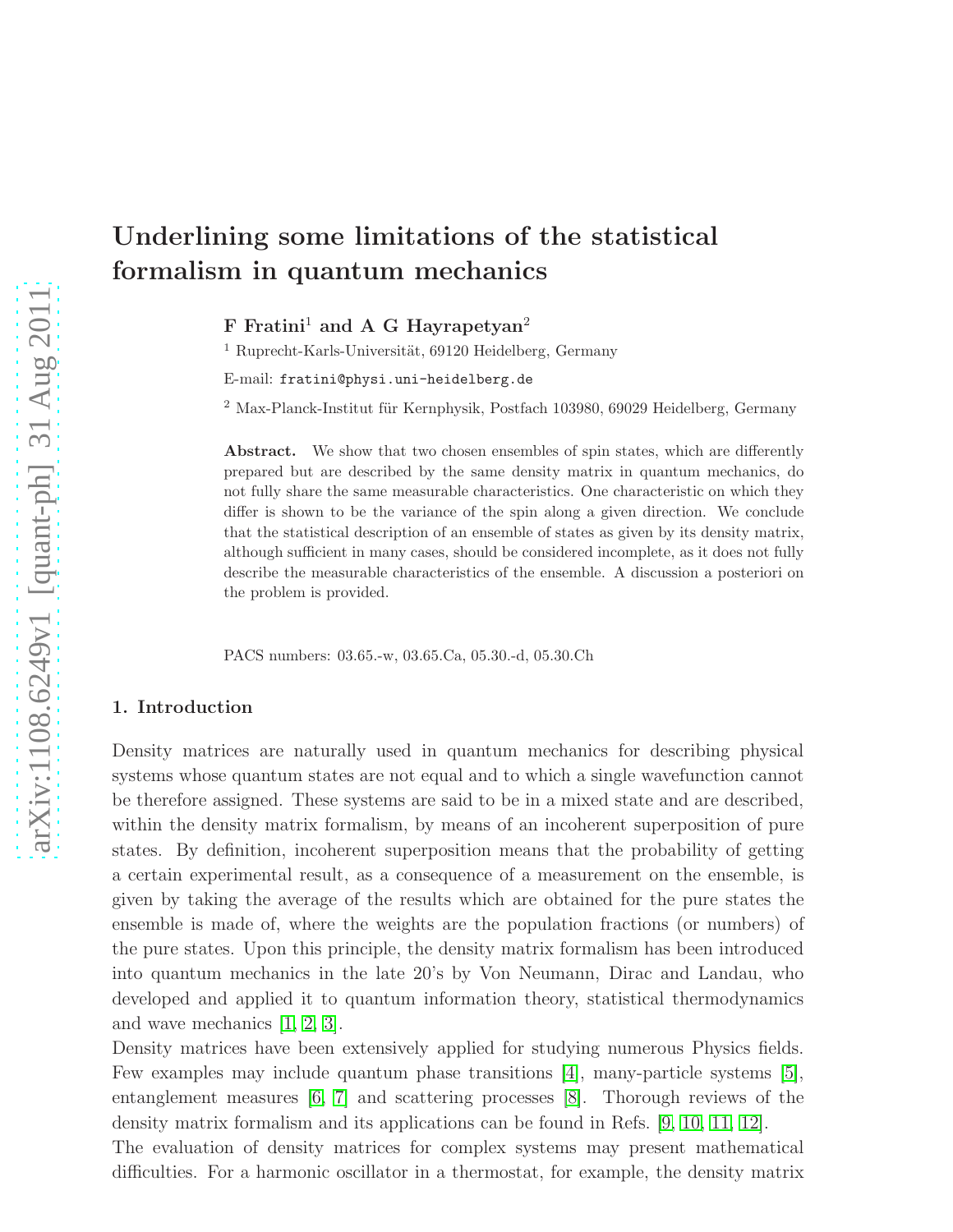can be built only by performing a double, both quantum and statistical, average over the coherent states. Such a density matrix was successfully derived in 1932 by Bloch [\[13\]](#page-9-12), who used a rather cumbersome mathematical apparatus, and more recently by Avakyan *et al.* [\[14\]](#page-9-13), by using Glauber's coherent states [\[15,](#page-9-14) [16\]](#page-9-15), which allow a more concise derivation.

In the present contribution, we show that ensembles of states, which are represented by the same density operator in quantum mechanics, i.e. by the same density matrix, may not fully share the same characteristics to measure. Consequently, we remark that the description of an ensemble given by its density operator, or by its density matrix, although sufficient in many cases, should be considered incomplete, as it does not fully describe the measurable characteristics of the ensemble.

The paper is structured as follows. In section [2](#page-1-0) we define two ensembles of spin states which will be used throughout the paper. In section [3](#page-3-0) we derive, by using primary principles of quantum mechanics and statistics, the expectation value and the variance of the spin along a chosen direction for both ensembles. In section [4,](#page-4-0) we briefly recall the rudiments of the theory of statistical quantum mechanics and we apply such theory to the previously defined ensembles. The expectation value and the variance of the spin along the same chosen direction are then calculated once again, for both ensembles, by using statistical quantum mechanics. The variances of the spin are found to differ from the ones presented before. A discussion a posteriori on the problem is presented in section [5,](#page-6-0) where we show that the obtained discrepancy has to be attributed to the inapplicability of the statistical formalism of quantum mechanics to the evaluation of the variance. A brief summary is given in section [6.](#page-8-0)

# <span id="page-1-0"></span>2. Ensembles definitions and observables to investigate

The ensembles we consider are made of non-interacting spin-1/2 particles. To some extent, spin-1/2 particles are the most representative particles in quantum mechanics, since any measurement of their spin along whichever axis can result in only two possible outcomes: either  $+\hbar/2$  or  $-\hbar/2$ .

After having defined any system of coordinate axes, we consider two ensembles of particles defined as follows:

- ensemble A: N particles whose spin states are defined along the  $\hat{x}$  axis,  $N/2$  of which are eigenstates of the spin operator  $\hat{S}_x$  with eigenvalue  $+\hbar/2$ , while the rest  $N/2$  are eigenstates of the same operator with eigenvalue  $-\hbar/2$ ;
- ensemble B: N particles whose spin states are defined along the  $\hat{z}$  axis,  $N/2$  of which are eigenstates of the spin operator  $\hat{S}_z$  with eigenvalue  $+\hbar/2$ , while the rest  $N/2$  are eigenstates of the same operator with eigenvalue  $-\hbar/2$ .

Both  $\mathcal A$  and  $\mathcal B$  are totally unpolarized ensembles. In the language of statistical quantum mechanics, which will be encountered in section [4,](#page-4-0) they are also said to be in a maximally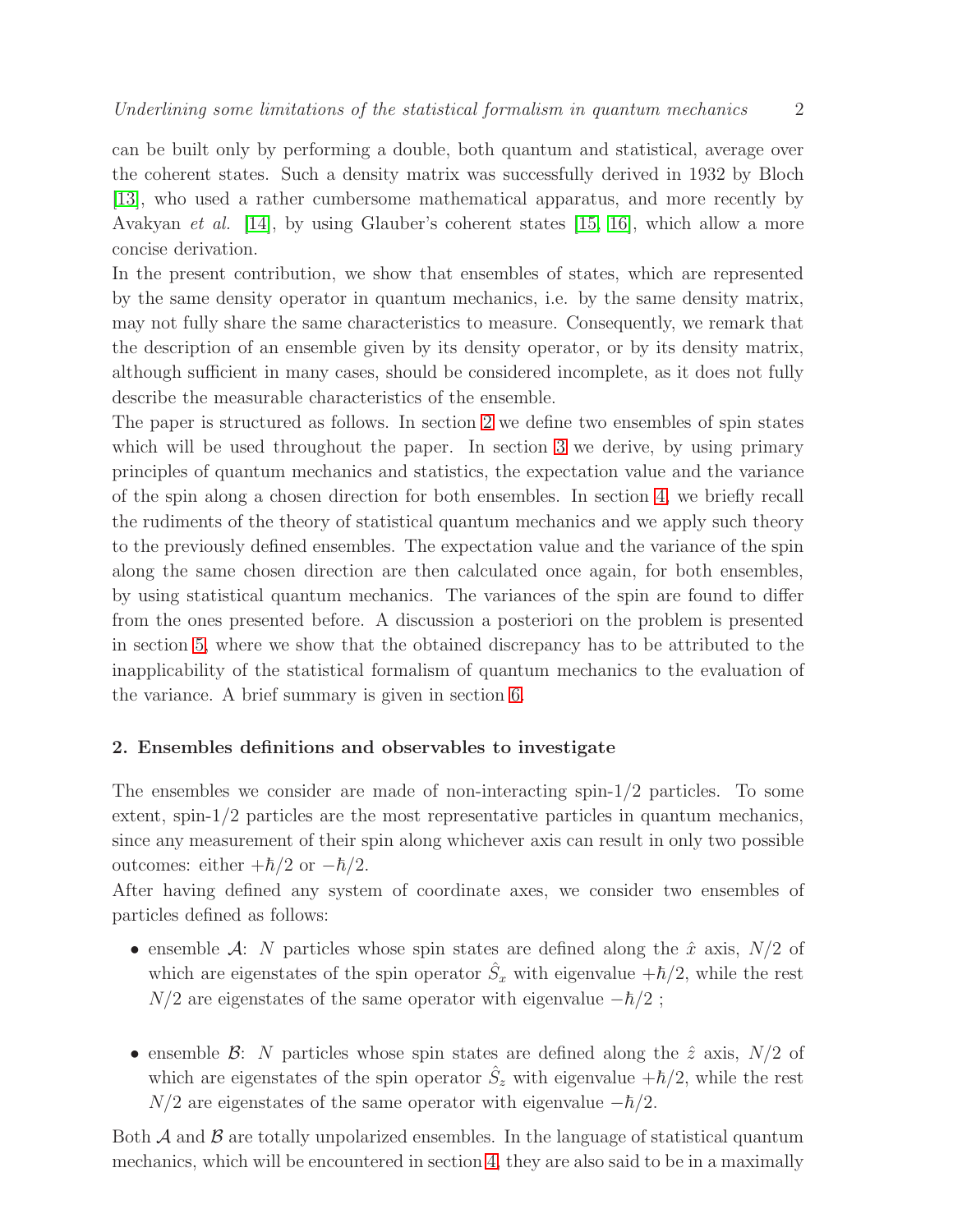mixed state.

We shall focus on deriving, for both ensembles, the expectation value and the variance of the spin along the  $\hat{x}$  direction. Both of them are measurable quantities.

We recall that the expectation value of some discrete variable  $\gamma$  distributed according to a certain probability function  $f(y)$  is defined as [\[17\]](#page-9-16)

<span id="page-2-1"></span>
$$
E(y) = \sum_{i} f(y_i) y_i,
$$
\n(1)

where  $i$  labels the values that the variable  $y$  is allowed to assume.

The variance of  $y$ , which is a measure of how widely  $y$  is spread about its mean value, is obtained as [\[17\]](#page-9-16)

<span id="page-2-4"></span>Var(y) = E (<sup>y</sup> <sup>−</sup> E(y))<sup>2</sup> = E(y 2 ) <sup>−</sup> (E(y))<sup>2</sup> . (2)

Normally, the distribution function  $f(y)$  is experimentally measured by performing many measurement of the observable y. However, in many cases  $f(y)$  can be theoretically derived, so that predictions for the expectation value and the variance can be provided. If we have some operator  $\hat{O}$  and its discrete spectrum of eigenstates  $|o_i\rangle$  which satisfy the equation

<span id="page-2-3"></span>
$$
\hat{O}\left|o_{i}\right\rangle = o_{i}\left|o_{i}\right\rangle ,\tag{3}
$$

in quantum mechanics it is postulated that the expectation value of the variable  $o$  over a certain state  $|\beta\rangle$  can be theoretically obtained by calculating [\[18,](#page-9-17) [19\]](#page-9-18)

<span id="page-2-0"></span>
$$
E(o) = \langle \beta | \hat{O} | \beta \rangle = \sum_{i} \left| \langle o_i | \beta \rangle \right|^2 o_i , \qquad (4)
$$

where the identity

$$
\sum_{i} |o_{i}\rangle\langle o_{i}| = \hat{\mathbb{1}} \tag{5}
$$

and the normalization equation

$$
\langle o_i | o_j \rangle = \delta_{i,j} \tag{6}
$$

have been used in the last step of equation [\(4\)](#page-2-0). By comparing equation [\(4\)](#page-2-0) with equation [\(1\)](#page-2-1), we notice that the probability function is evidently given by

<span id="page-2-2"></span>
$$
f(o_i) = |\langle o_i | \beta \rangle|^2.
$$
 (7)

In the next section, we shall show that, while the expectation values of the spin along the  $\hat{x}$  direction coincide for the ensembles  $A$  and  $B$ , the variances do not.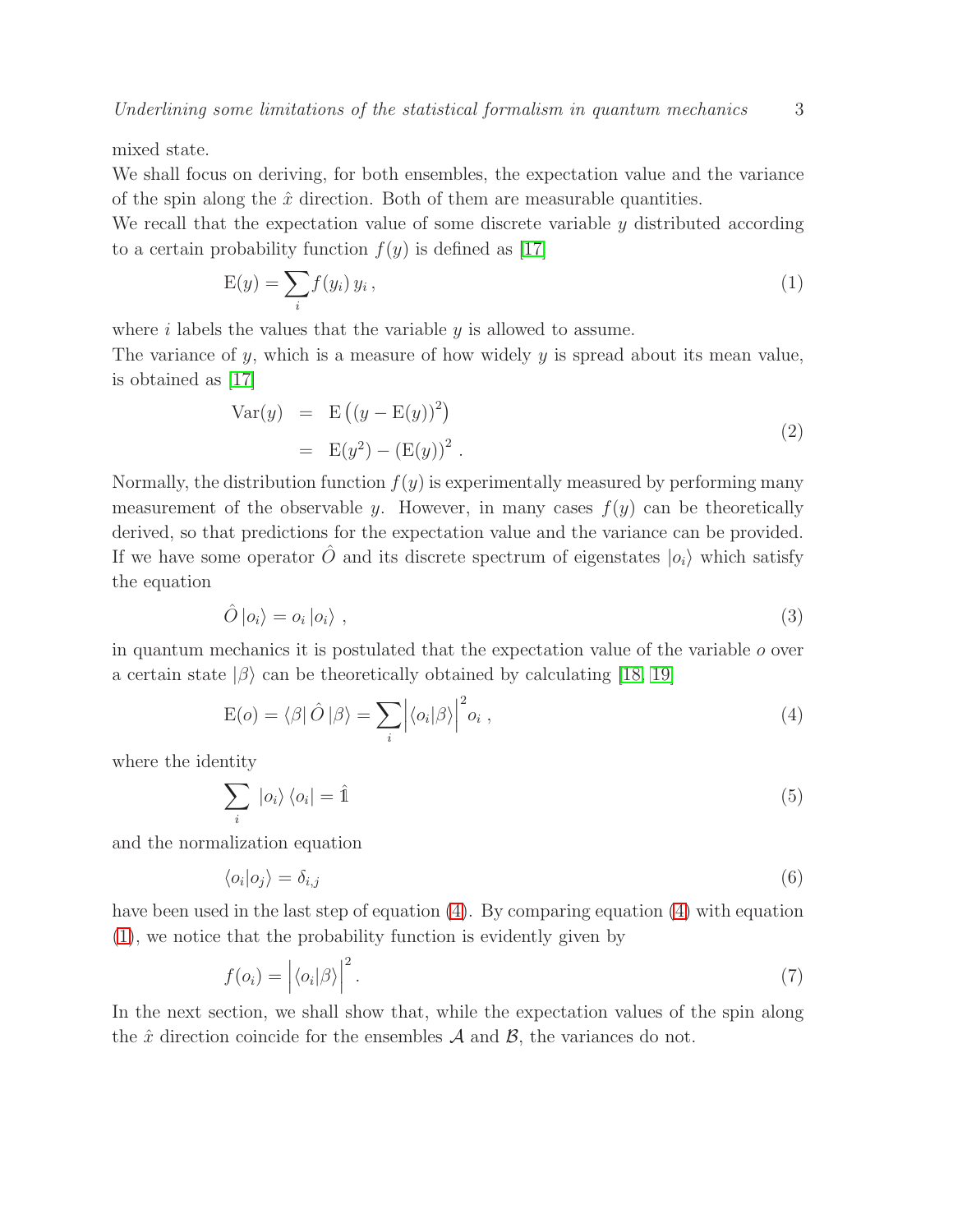## <span id="page-3-0"></span>3. Expectation value and Variance for the ensembles

In this section, we derive the expectation value and the variance of the spin along the  $\hat{x}$  direction for the ensembles of states  $\mathcal A$  and  $\mathcal B$  defined in section [2.](#page-1-0) We will work separately on the two ensembles, without turning to the quantum statistical description. For this purpose, we can pragmatically think of using, for example, a Stern and Gerlach (SG) apparatus with the magnetic field along the  $\hat{x}$  direction [\[20\]](#page-9-19). The SG apparatus would measure the spin of each single particle of the ensemble, so that the total spin of the ensemble would then be obtained as the sum of all the single particle spin measurements.

Since the present manuscript is theoretically oriented, we will consider the SG apparatus as ideal, without any experimental limitation. We will furthermore denote with  $|S_x, \pm 1\rangle$ and  $|S_z,\pm 1\rangle$  the eigenstates of the operators  $\hat{S}_x$  and  $\hat{S}_z$  respectively. The corresponding eigenvalues are  $\pm \hbar/2$  in both cases.

## 3.1. Ensemble A

Due to the characteristics chosen for the ensemble  $A$ , the SG apparatus would exactly separate the particles flux into two equal parts, or, which is the same, it will measure  $N/2$  particles having spin along  $+\hat{x}$  direction and  $N/2$  particles having spin along  $-\hat{x}$ direction. The probability of registering the outcome  $\pm \hbar/2$ , when the spin along  $\hat{x}$  is measured on the state  $|S_x, \pm 1\rangle$ , is in fact certainly 1.

Consequently, the total spin of the ensemble  $A$ , as measured along the  $\hat{x}$  direction, will be always 0, in any measurement which is carried out on the ensemble, independently of the number of particles contained in  $A$ . Since, as already recalled in section [2,](#page-1-0) the variance is a measure of how widely the single measurements are spread about the mean value, the variance for the spin measurement on the ensemble  $A$  is also vanishing.

We can summarize what previously stated by writing

<span id="page-3-2"></span>
$$
\begin{array}{rcl}\n\mathcal{E}(S_x)_{\mathcal{A}} & = & 0 \\
\text{Var}(S_x)_{\mathcal{A}} & = & 0\n\end{array}\n\right\}\n\Rightarrow S_x^{\mathcal{A}} = 0 \pm 0 \tag{8}
$$

where the subscript  $A$  denotes the ensemble on which the expectation value and the variance are evaluated.  $S_x^{\mathcal{A}}$  $x^{\mathcal{A}}$  represents our theoretical prediction for the measurement of the spin along the  $\hat{x}$  direction on the ensemble  $\mathcal{A}$ .

#### 3.2. Ensemble B

Differently from the ensemble  $\mathcal{A}$ , each particle of the ensamble  $\mathcal{B}$ , independently the one from the other, has probability one-half of being registered with spin along  $+\hat{x}$  direction and one-half of being registered with spin along  $-\hat{x}$  direction. This obvious statement can be easily proved by writing the spin states which are defined along the  $\hat{z}$  direction as [\[19\]](#page-9-18)

<span id="page-3-1"></span>
$$
|S_z, \pm 1\rangle = \frac{1}{\sqrt{2}} (|S_x, +1\rangle \pm |S_x, -1\rangle) , \qquad (9)
$$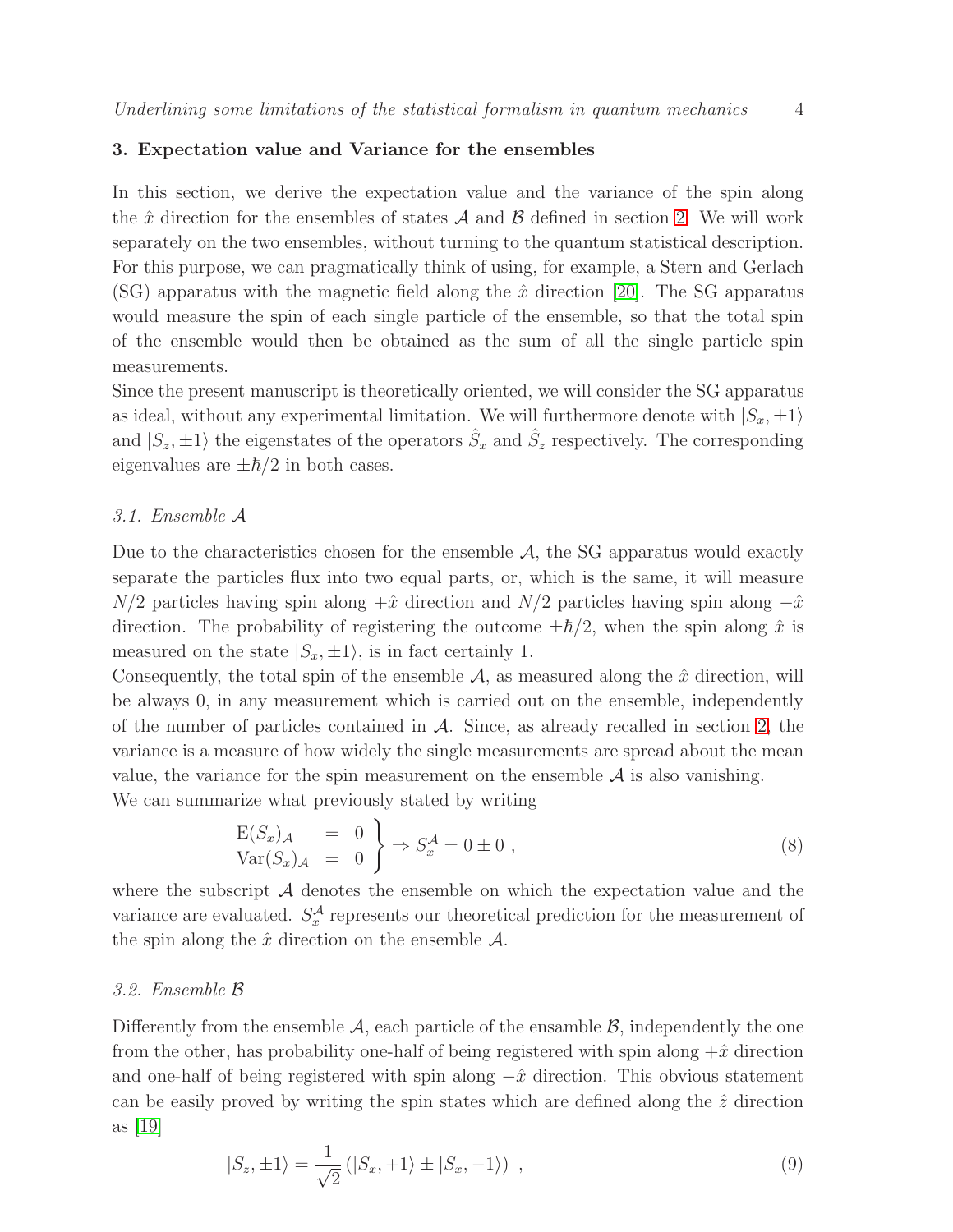and by noticing that the probability of registering the outcome  $\pm \hbar/2$ , in a measurement of the spin along the  $\hat{x}$  axis of the state in equation [\(9\)](#page-3-1), can be obtained by using equation [\(7\)](#page-2-2):

$$
|\langle S_x, \pm 1 | S_z, \pm 1 \rangle|^2 = \frac{1}{2} \tag{10}
$$

In the light of what said above, the measurement outcomes from the SG apparatus must follow the binomial distribution. This means that  $N/2$  particles are expected to be measured with spin along  $+\hat{x}$  direction and  $N/2$  particles with spin along  $-\hat{x}$  direction. Being a binomial distribution, the variance of these expected particles numbers can be easily calculated to be  $N/4$  [\[17\]](#page-9-16). If we adopt the standard deviation  $(\sigma = \sqrt{\text{Var}})$  as indeterminacy of the measurement, we may write that the number of particles measured with spin equal to  $+\hbar/2$  (as well as the number of particles measured with spin equal to  $-\hbar/2$ ) must be

$$
\frac{N}{2} \pm \frac{\sqrt{N}}{2} \,. \tag{11}
$$

Consequently, the total spin of the ensemble  $\mathcal B$  along the  $\hat x$  direction, as measured by the SG apparatus, must be

<span id="page-4-1"></span>
$$
\hat{S}_x^{\mathcal{B}} = \frac{\hbar}{2} \left( 0 \pm \frac{\sqrt{N}}{2} 2 \right) = 0 \pm \frac{\hbar \sqrt{N}}{2} . \tag{12}
$$

The factor "2" which multiplies the standard deviation in equation [\(12\)](#page-4-1) arises from the fact that ' not detecting a particle with spin  $+\hbar/2$ ' results in ' detecting that particle with spin  $-\hbar/2'$ .

Summarizing what obtained for the ensemble  $\mathcal{B}$ :

<span id="page-4-2"></span>
$$
\begin{array}{rcl}\n\mathcal{E}(S_x)_{\mathcal{B}} & = & 0 \\
\mathcal{V}\text{ar}(S_x)_{\mathcal{B}} & = & \frac{\hbar^2 N}{4} \\
\end{array}\n\right\} \Rightarrow S_x^{\mathcal{B}} = 0 \pm \frac{\hbar \sqrt{N}}{2} \,,\n\tag{13}
$$

where  $S_x^{\mathcal{B}}$  $\frac{B}{x}$  represents our theoretical prediction for the measurement of the spin along the  $\hat{x}$  direction on the ensemble  $\hat{B}$ .

We can certainly conclude that the two ensembles  $A$  and  $B$  are not equal, as they show a measurable difference, which is the variance of the spin along the  $\hat{x}$  direction. The latter can be naturally measured in experiments by extracting the width of the measured spin distribution.

Since only few solid principles of quantum mechanics and of statistics have been used up to now, the above predictions are considered reliable: any measurement is reasonably expected to agree with them.

#### <span id="page-4-0"></span>4. Quantum statistical description

The overall state of an admixture of particles with different states is formally described in statistical quantum mechanics by means of the so-called "density operator". The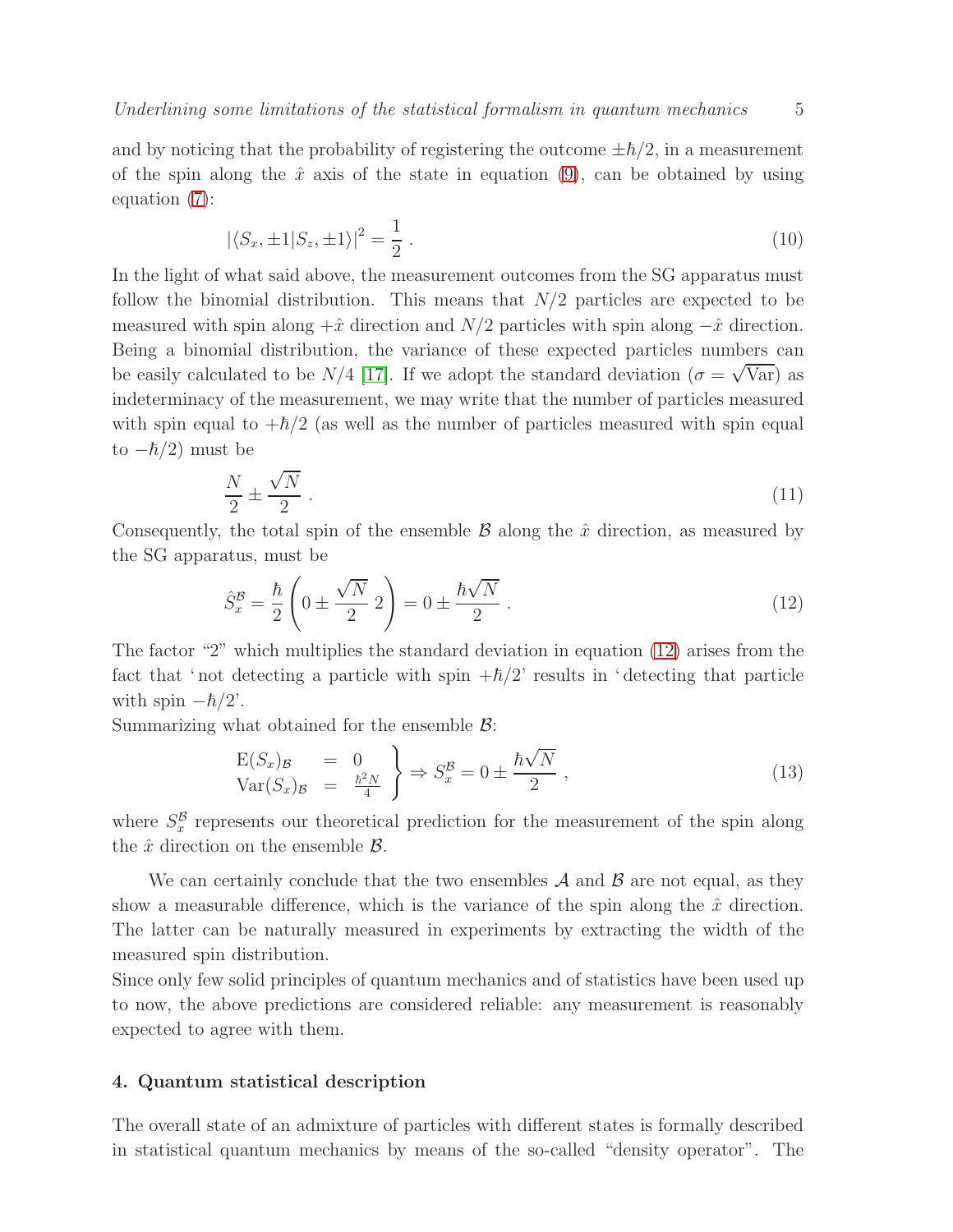Underlining some limitations of the statistical formalism in quantum mechanics 6

normalized density operator for an ensemble of states reads [\[11,](#page-9-10) [12,](#page-9-11) [19\]](#page-9-18)

<span id="page-5-0"></span>
$$
\hat{P} = \sum_{i} W_i \left| a_i \right\rangle \left\langle a_i \right| , \tag{14}
$$

where  $W_i$  is the statistical weight of the state  $|a_i\rangle$ , or, more practically, is the fraction of particles of the ensemble that share the same pure state  $|a_i\rangle$ . If  $W_i = \delta_{ij}$ , then the ensemble is said to be in the pure state  $|a_j\rangle$ . In any other case, the ensemble is said to be in a mixed state. If  $W_i = W_0$ , where  $W_0$  is constant for all i, the ensemble is said to be in a maximally mixed state.

The density matrix which describes the ensemble, in a given representation  $|b_i\rangle$ , is obtained as

$$
\rho_{ij} = \langle b_i | \hat{P} | b_j \rangle \tag{15}
$$

Since it does not make any substantial difference between describing an ensemble of states by means of its density matrix or by means of its density operator, we choose to deal, in the following, with density operators.

The density operator for the ensemble  $A$  can be explicitly written by applying the definition given in section [2](#page-1-0) to equation [\(14\)](#page-5-0):

<span id="page-5-1"></span>
$$
\hat{P}_{A} = 0.5 |S_{x}, +1\rangle \langle S_{x}, +1| + 0.5 |S_{x}, -1\rangle \langle S_{x}, -1|.
$$
\n(16)

Similarly, the density operator for the ensemble  $\beta$  reads

<span id="page-5-2"></span>
$$
\hat{P}_{\mathcal{B}} = 0.5 |S_z, +1\rangle \langle S_z, +1| + 0.5 |S_z, -1\rangle \langle S_z, -1| \n= 0.5 |S_x, +1\rangle \langle S_x, +1| + 0.5 |S_x, -1\rangle \langle S_x, -1| ,
$$
\n(17)

where, in the last step, we made use of equation [\(9\)](#page-3-1), which link spin states defined along the  $\hat{x}$  axis with spin states defined along the  $\hat{z}$  axis [\[19\]](#page-9-18).

By comparing equation [\(16\)](#page-5-1) with equation [\(17\)](#page-5-2), we notice that the density operators related to the ensembles  $\mathcal A$  and  $\mathcal B$  are analytically the same. Since the density operator is supposed to contain the whole information of the ensemble [\[11,](#page-9-10) [12\]](#page-9-11), we should conclude that  $A$  and  $B$  show exactly the same polarization features, i.e. they are identical from the point of view of any polarization measurement. However, such a conclusion leads to a contradiction. As remarked in section [3,](#page-3-0) the ensembles  $A$  and  $B$  show at least one measurable difference, which is the Variance of the spin along the  $\hat{x}$  direction. It can be easily understood that the reason of this difference lies on the different physical characteristics which have been chosen a priori to characterize the two ensembles, i.e. on the information concerning the preparation of the ensembles.

To complete the analysis, we derive, similarly to equations [\(8\)](#page-3-2) and [\(13\)](#page-4-2), the expectation value and the variance that the quantum statistical formalism provides for the ensembles. For this purpose, we need first to recall that, in such a formalism, the expectation value of some variable  $o$  is given by [\[11,](#page-9-10) [12,](#page-9-11) [19\]](#page-9-18)

<span id="page-5-3"></span>
$$
E(o) = \text{Tr}[\hat{P}\hat{O}], \qquad (18)
$$

where  $\hat{O}$  is the quantum mechanical operator related to  $o$  as in equation [\(3\)](#page-2-3), Tr denotes the Trace over any set of quantum states and  $\hat{P}$  is the density operator which describes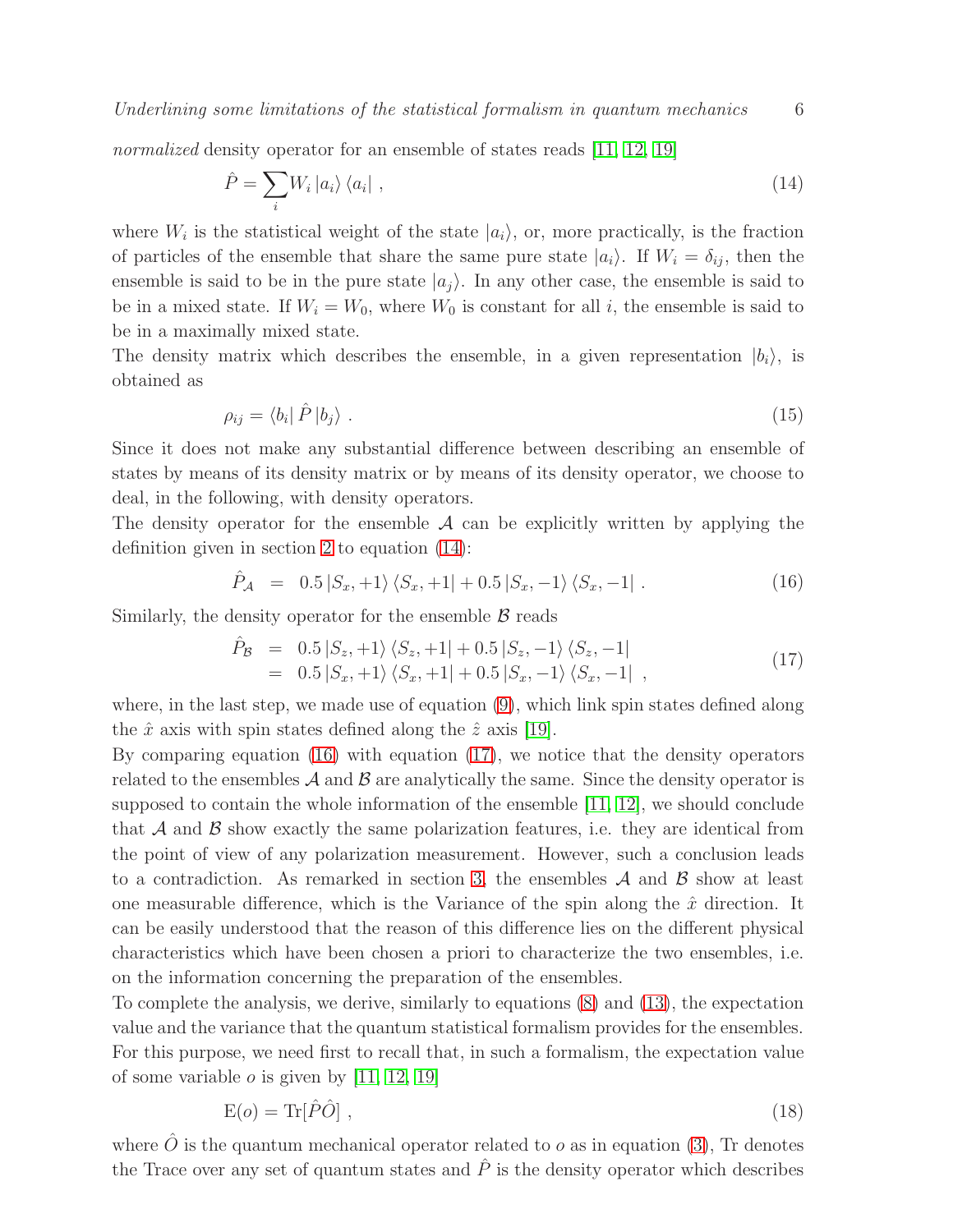the ensemble on which the variable o is measured. By combining equations  $(2)$ ,  $(16)$ ,  $(17)$  and  $(18)$ , we obtain:

$$
\begin{aligned}\n\mathcal{E}(S_x)_{\mathcal{A}} &= \mathcal{E}(S_x)_{\mathcal{B}} &= \text{Tr}[\hat{P}_{\mathcal{A}}\hat{S}_x] = 0 \\
\text{Var}(S_x)_{\mathcal{A}} &= \text{Var}(S_x)_{\mathcal{B}} &= \text{Tr}[\hat{P}_{\mathcal{A}}\hat{S}_x^2] - (\text{Tr}[\hat{P}_{\mathcal{A}}\hat{S}_x])^2 \\
&= \frac{\hbar^2}{4} \\
\Rightarrow S_x^{\mathcal{A}} = S_x^{\mathcal{B}} = 0 \pm \frac{\hbar}{2} .\n\end{aligned} \tag{19}
$$

These results are in decisive contrast with equations [\(8\)](#page-3-2) and [\(13\)](#page-4-2).

We may now notice that the definition of the normalized density operator in equation [\(14\)](#page-5-0) does not account for the number of particles that the ensemble contains. By virtue of this, any measurable quantity that depends on such number, like the variance of the spin measurement over the ensemble along whichever axis, cannot be adequately described by using the normalized density operator. Consequently, we are lead to think that the usage of the not normalized density operator for the two ensembles, which reads [\[10\]](#page-9-9)

<span id="page-6-1"></span>
$$
\hat{P}_{\mathcal{A}} = \hat{P}_{\mathcal{B}} = \frac{N}{2} \Big( |S_z, +1\rangle \langle S_z, +1| + |S_z, -1\rangle \langle S_z, -1| \Big), \tag{20}
$$

might benefit the calculation. Indeed, by using equations [\(18\)](#page-5-3) and [\(20\)](#page-6-1), the results we get in this case are

$$
E(S_x)_{\mathcal{A}} = E(S_x)_{\mathcal{B}} = 0
$$
  
\n
$$
Var(S_x)_{\mathcal{A}} = Var(S_x)_{\mathcal{B}} = \frac{\hbar^2 N}{4}
$$
  
\n
$$
\Rightarrow S_x^{\mathcal{A}} = S_x^{\mathcal{B}} = 0 \pm \frac{\hbar \sqrt{N}}{2},
$$
\n(21)

which are correct for the ensemble  $\mathcal{B}$ , as they match equation [\(13\)](#page-4-2), but still not correct for the ensemble  $A$ , as they do not match equation  $(8)$ .

Since the density operators for the ensembles  $A$  and  $B$  are the same while the correct results for the variance of the spin along the  $\hat{x}$  direction are not, it is evidently not possible to recover the right description for both ensembles within the quantum statistical formalism.

## <span id="page-6-0"></span>5. Discussion

To analyze the discrepancy which has been found in the previous sections, we first start by recalling how the density operator is normally introduced into quantum mechanics. The leading idea which brings to the formulation of the density operator is the following. Given an ensemble  $\chi$  made of N sub-ensembles, where each one of the latter is composed by particles which share the same quantum state  $|\beta_i\rangle$  ( $i = 1, ..., N$ ), the expectation value of a certain variable o over the ensemble must reasonably be a statistical average of the expectation values of the same variable over the sub-ensembles [\[10\]](#page-9-9). The statistical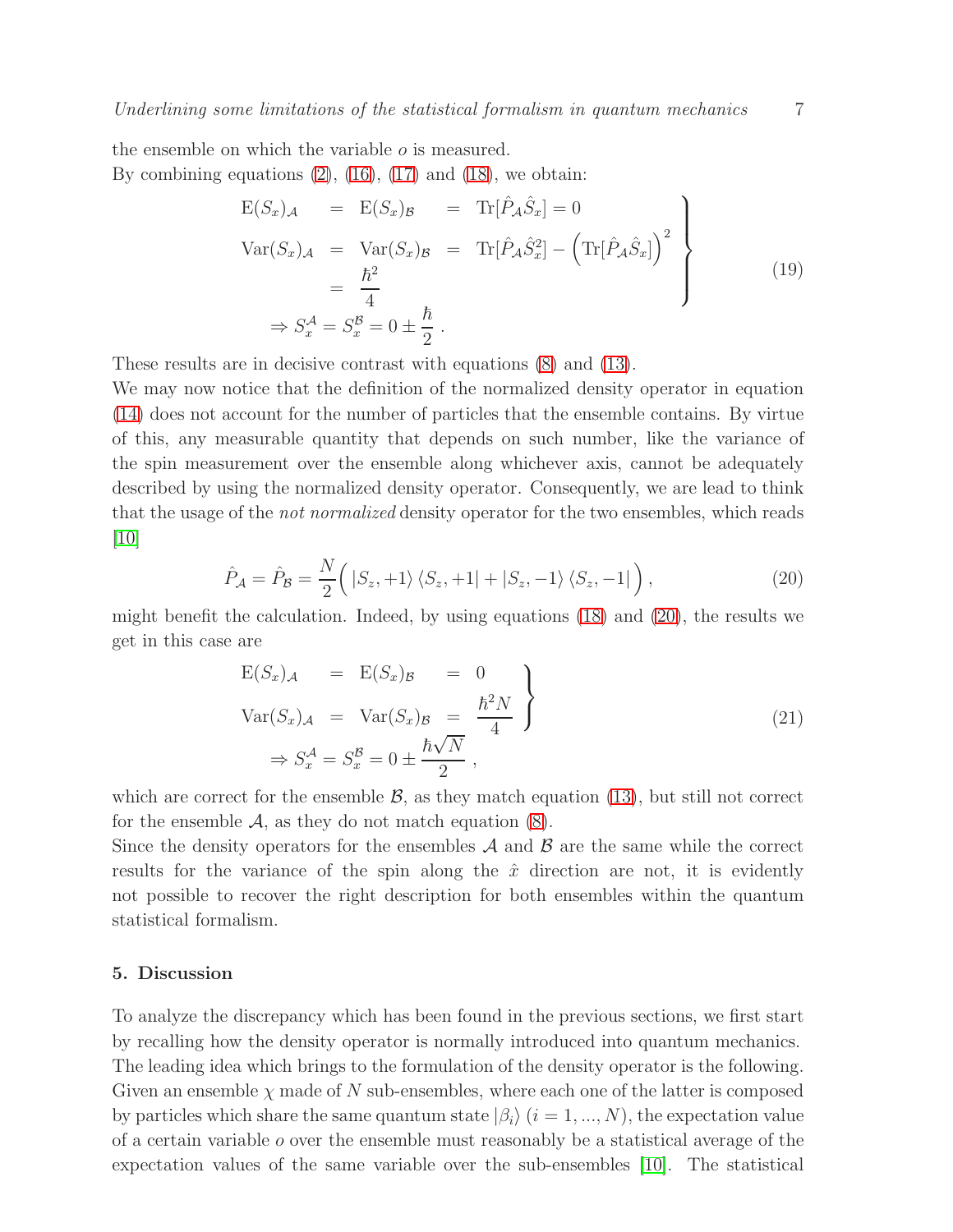weight of each addend will naturally be the particles fraction (for intensive variables) or the particle number (for extensive variables) of the sub-ensemble. For any observable  $o$ , this supposition implies

<span id="page-7-0"></span>
$$
E(o)_\chi \equiv \sum_{i=1}^N W_i \langle \beta_i | \hat{O} | \beta_i \rangle
$$
  

$$
= \sum_j \langle a_j | \left( \sum_{i=1}^N W_i | \beta_i \rangle \langle \beta_i | \right) \hat{O} | a_j \rangle , \qquad (22)
$$

where  $\hat{O}$  is related to  $o$  as in equation [\(3\)](#page-2-3),  $W_i$  is the fraction or the number of particles of the *i*th sub-ensemble and  $|a_i\rangle$  are states which form a complete basis in the quantum space where  $|\beta_i\rangle$  are defined. The relation  $\sum_j |a_j\rangle \langle a_j| = \hat{\mathbb{1}}$  has been used in the last step.

Now, from equation [\(22\)](#page-7-0), if  $\hat{O}$  does not depend on the sub-ensembles' states  $|\beta_i\rangle$ , we clearly see that what depends on the characteristics of the ensemble is enclosed in parentheses. In this case, such quantity can be assigned to be representative for the ensemble, similarly to the ket vector for a particle state, and is therefore assigned the name 'density operator'. As a consequence of this assignment, equation [\(22\)](#page-7-0) becomes nothing but the explicit form of equation [\(18\)](#page-5-3).

In order to apply equation [\(22\)](#page-7-0) to the variance and, consequently, to obtain the variance over an ensemble of states as an expectation value, we should first find an operator which correctly represents the variance in quantum mechanics. For this purpose, we notice that the correct value for the variance of the spin along the  $\hat{x}$  direction, over an ensemble of N particles whose states are  $|\beta\rangle$ , can be obtained as

<span id="page-7-1"></span>
$$
Var(S_x)_{\beta} = N \langle \beta | \hat{O}_{\hat{\xi}} | \beta \rangle = N \langle \beta | \hat{O}_{\beta} | \beta \rangle , \qquad (23)
$$

where the operator  $\hat{O}_{\hat{\xi}}$  reads

<span id="page-7-2"></span>
$$
\hat{O}_{\hat{\xi}} = \left(\hat{S}_x - E\left(S_x\right)_{\hat{\xi}}\right)^2
$$
\n
$$
= \frac{\hbar^2}{4} + \left(E(S_x)_{\hat{\xi}}\right)^2 - 2\hat{S}_x E(S_x)_{\hat{\xi}}.
$$
\n(24)

The operator  $\hat{\xi}$ , as evident from equation [\(23\)](#page-7-1), is defined such that, by acting on any state  $|\beta\rangle$ , it becomes the index which identifies the state. The evaluation of the expectation value contained in the definition of  $\hat{O}_{\hat{\xi}}$  is then performed over that state.

We could therefore attempt to associate, in quantum mechanics, the operator  $\hat{O}_{\hat{\xi}}$  to the variance of the spin along the  $\hat{x}$  direction. However, the definition of the operator  $\hat{O}_{\hat{\xi}},$ as given in equation [\(24\)](#page-7-2), leads to contradictions. For instance, it follows from equation [\(24\)](#page-7-2) that the eigenstates of the operator  $\hat{O}_{\hat{\xi}}$  would be only the two states  $|S_x, \pm 1\rangle$ , for which the correspondent eigenvalues would be vanishing. Because of this, the operator  $\hat{O}_{\hat{\xi}}$  would then be equivalent to the null operator in quantum mechanics, though the expectation value on  $\hat{O}_{\xi}$  would not be vanishing over some states, such as  $|S_z,\pm 1\rangle$  or  $|S_y, \pm 1\rangle$ . This is certainly a nonsense!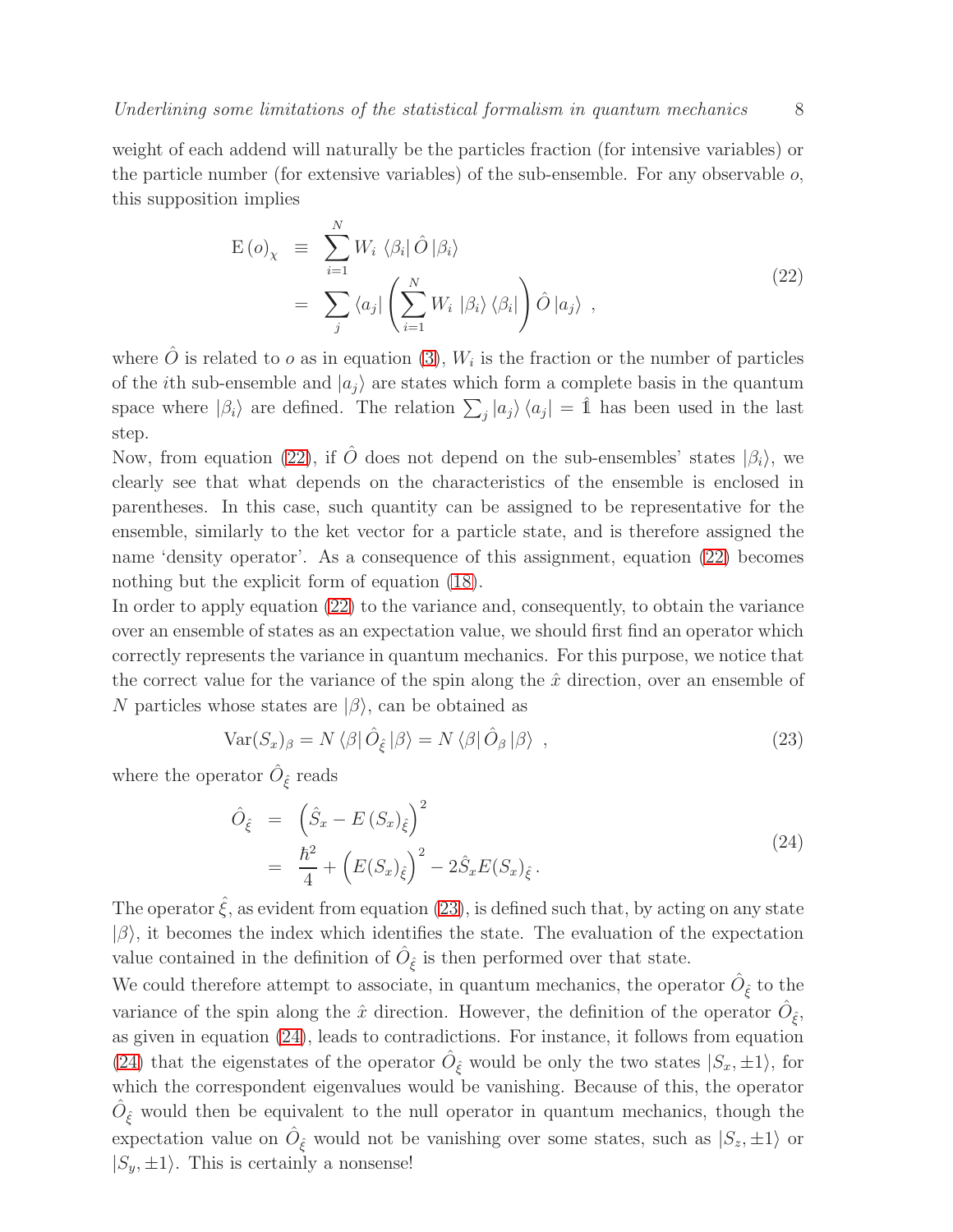The problem may be identified in the definition of the operator  $\hat{O}_{\hat{\xi}}$ . The definition of the operator  $\hat{O}_{\hat{\xi}}$ , as given in equation [\(24\)](#page-7-2), is certainly atypical as it does not allow the action of the operator  $\hat{O}_{\hat{\xi}}$  on a given ket state  $|\beta\rangle$  to be disentangled from the statistical evaluation of the variable  $S_x$  over an ensemble of states  $|\beta\rangle$ .

In short, we can say that it seems not possible to assign a well defined quantum operator to the variance and, consequently, equation [\(22\)](#page-7-0) together with the definition of density operator cannot be used to predict the variance for an ensemble of states. This is the reason of the wrong prediction that the statistical formalism has provided for the variance of the spin along the  $\hat{x}$  direction in section [4.](#page-4-0)

The above discussion strengthens the fact that the description of ensembles of states as given by their density operators should be considered incomplete, as it does not allow the description of some statistical measurable quantities of the ensembles, like the variance.

To conclude, we briefly clarify some issues related to unpolarized ensembles. Since the two ensembles considered in this paper are both unpolarized and have been shown to behave differently in experiments, our reasoning raises the question as to which ensemble to theoretically consider when unpolarized particles or systems are the object of experiments. However, as explained above, the expectation value of physical observables, for which a quantum operator can be safely assigned, does not change when the unpolarized ensemble is changed, but rather it is equally well described by any unpolarized ensemble. Since such quantities represent what is normally aimed to be measured in experiments, the problem of choosing the right unpolarized ensemble of states is without foundation. On the contrary, when a full description of the ensemble is required, including observables like the variance, then the choice of the unpolarized ensemble to theoretically consider should be constrained by the information concerning the preparation of the ensemble. When the experimental preparation of the ensemble is not under control, the unpolarized ensemble to theoretically consider should be averaged over the possible representations, or, which is effectively the same, the phase which determines the used representation should be randomly defined, as pointed out by Tolman in the late thirties [\[21\]](#page-9-20).

In the forthcoming papers, we will further investigate how the theoretical and experimental results depend on the preparation of the ensemble.

# <span id="page-8-0"></span>6. Summary

In summary, we have showed that ensembles of states which share the same density operator in quantum mechanics, i.e. the same density matrix, can behave differently in experiments. In order to prove this statement, we started out by defining two ensembles of spin states and by showing, without using any quantum statistical mean, that these two ensembles are characterized by a measurable difference, which is the variance of the spin along a given direction. Then, we moved to analyze the two ensembles within the statistical formalism of quantum mechanics. Since, in this formalism, the two ensembles turn out to be identically described, the variance of the spin is found to be equal for both